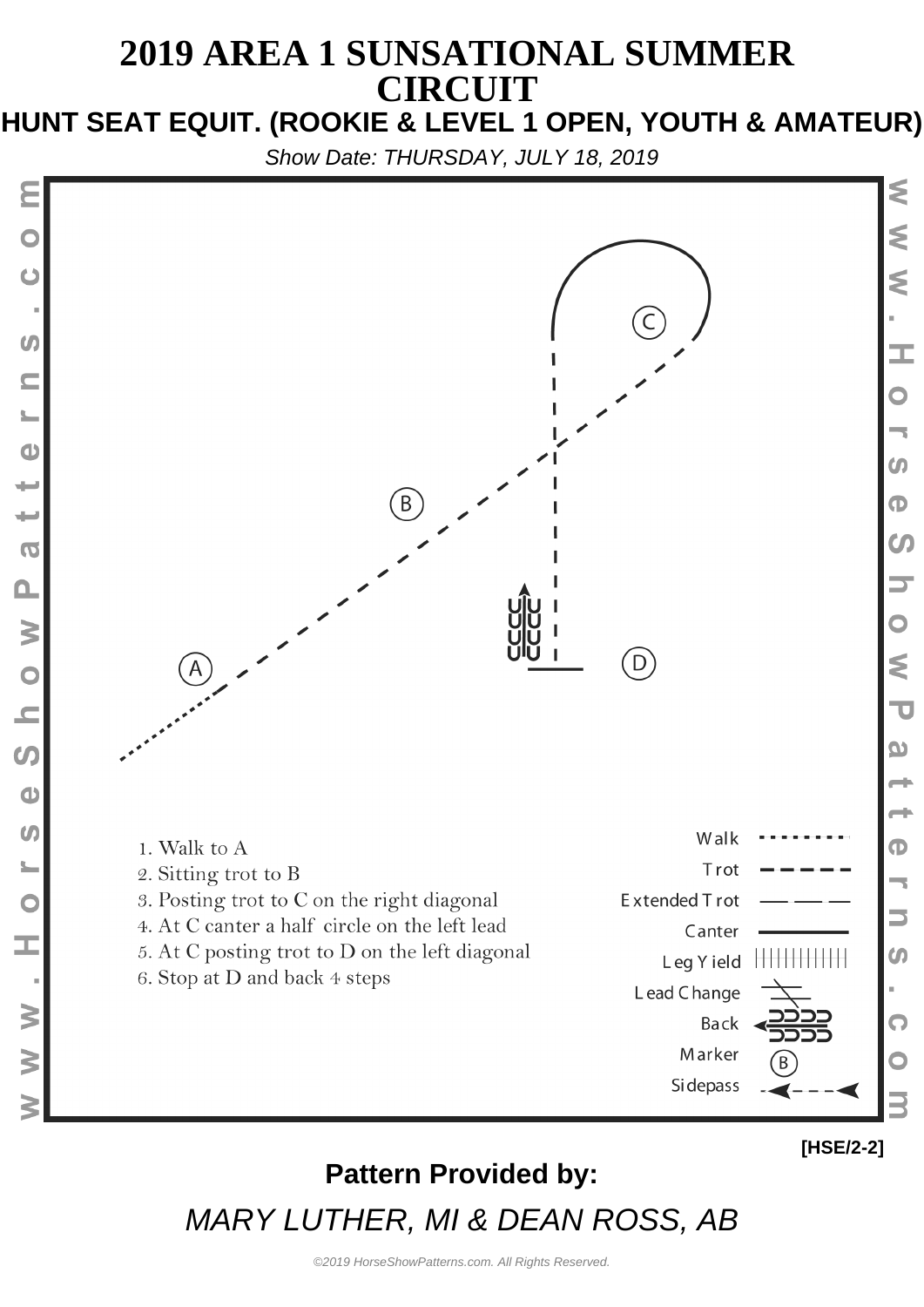# **2019 AREA 1 SUNSATIONAL SUMMER CIRCUIT**

### **HUNT SEAT EQUIT. (YOUTH ALL AGES, AMATEUR & SELECT)**

Show Date: THURSDAY, JULY 18, 2019



## **Pattern Provided by:**

MARY LUTHER, MI & DEAN ROSS, AB

**[HSE/3-1]**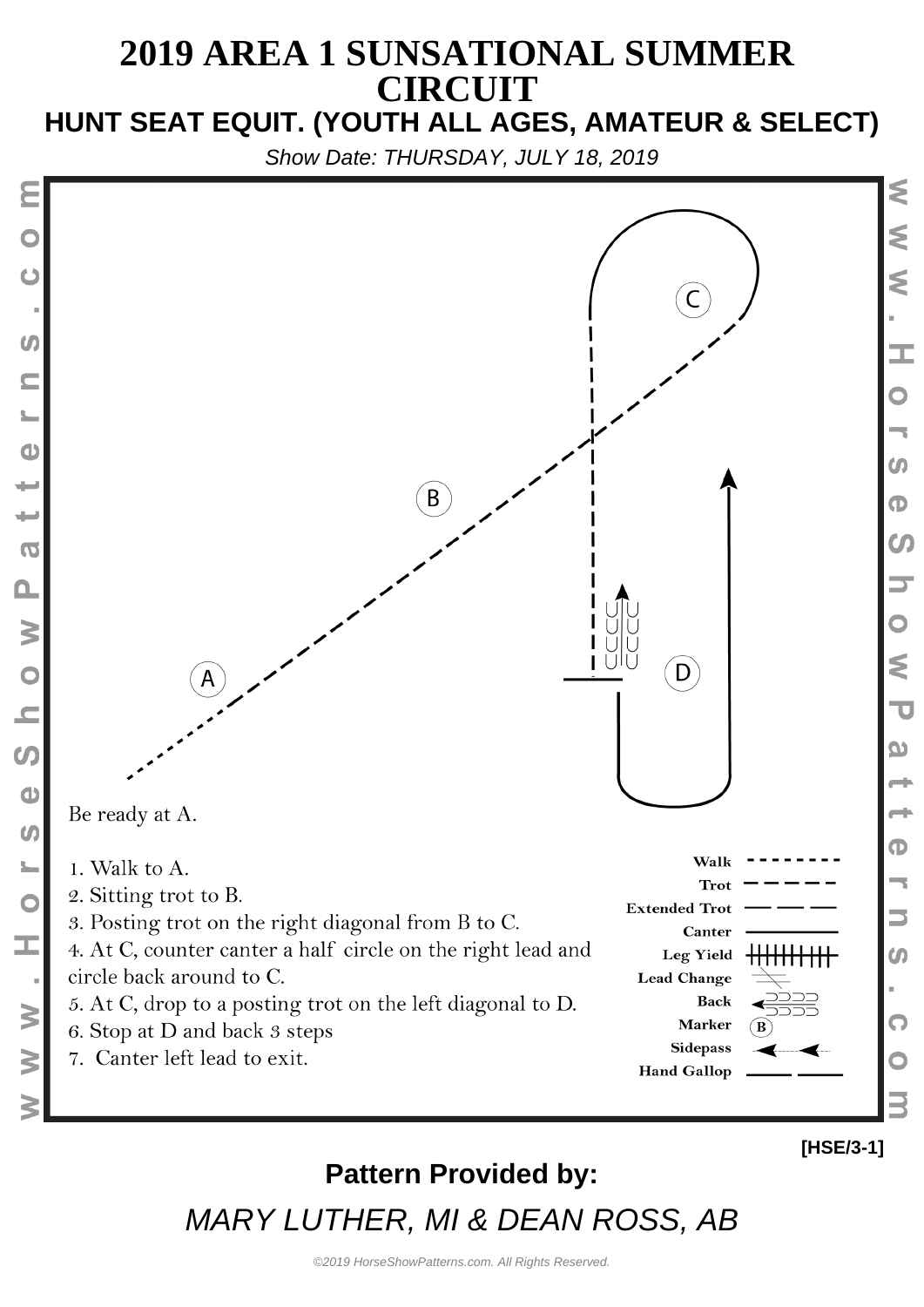#### **2019 AREA 1 SUNSATIONAL SUMMER CIRCUIT HUNT SEAT EQUIT. (LEVEL 1 WALK TROT YOUTH & AMATEUR )**

Show Date: THURSDAY, JULY 18, 2019

C  $\mathbf{B}$ D) Be ready before A. 1. Walk to A. 2. Sitting trot to B. Walk 3. Posting trot on the right diagonal to and around C. Trot 4. At C, change diagonals. **Extended Trot** 5. Posting trot on the left diagonal to D. Canter 6. Stop at D. Back approximately one horse length. **Leg Yield** ┢╋╋╋╈╈╈╋╋ 7. Follow the instructions of your ring steward. **Lead Change Back** Marker **Sidepass** 

 $\bm{u}$ 

 $\mathbf{d}$ 

 $\overline{\mathbf{C}}$ 

 $\mathbf{\Omega}$ 

 $\geq$ 

 $\overline{O}$ 

 $\overline{\phantom{0}}$ 

 $\bullet$ 

 $\bullet$ 

 $\boldsymbol{\omega}$ 

 $\mathbf C$ 

I

 $\geq$ 

3

**Hand Gallop** 

# m  $\mathbf \Phi$  $\boldsymbol{\omega}$ ₹  $\overline{\mathbf{U}}$ യ መ  $\boldsymbol{\omega}$

⋚

⋚

I

## **Pattern Provided by:**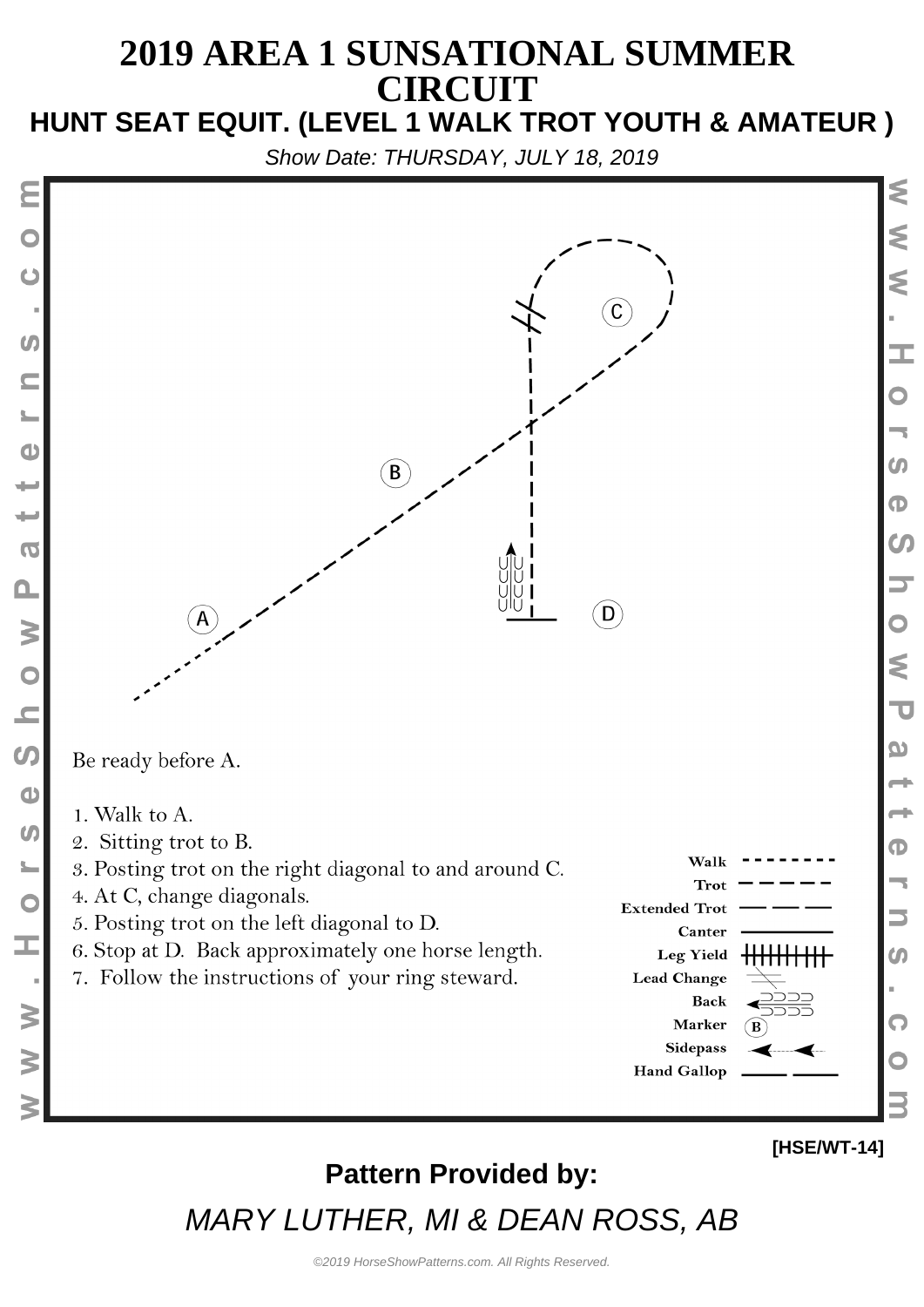#### **2019 AREA 1 SUNSATIONAL SUMMER CIRCUIT SHOWMANSHIP (ROOKIE & LEVEL 1 YOUTH & AMATEUR)**

Show Date: THURSDAY, JULY 18, 2019



⋚

⋚

I.

m

 $\mathbf \Phi$ 

 $\boldsymbol{\omega}$ 

₹

 $\overline{\mathbf{C}}$ 

യ

Œ

 $\boldsymbol{\omega}$ 

Q

#### **Pattern Provided by:**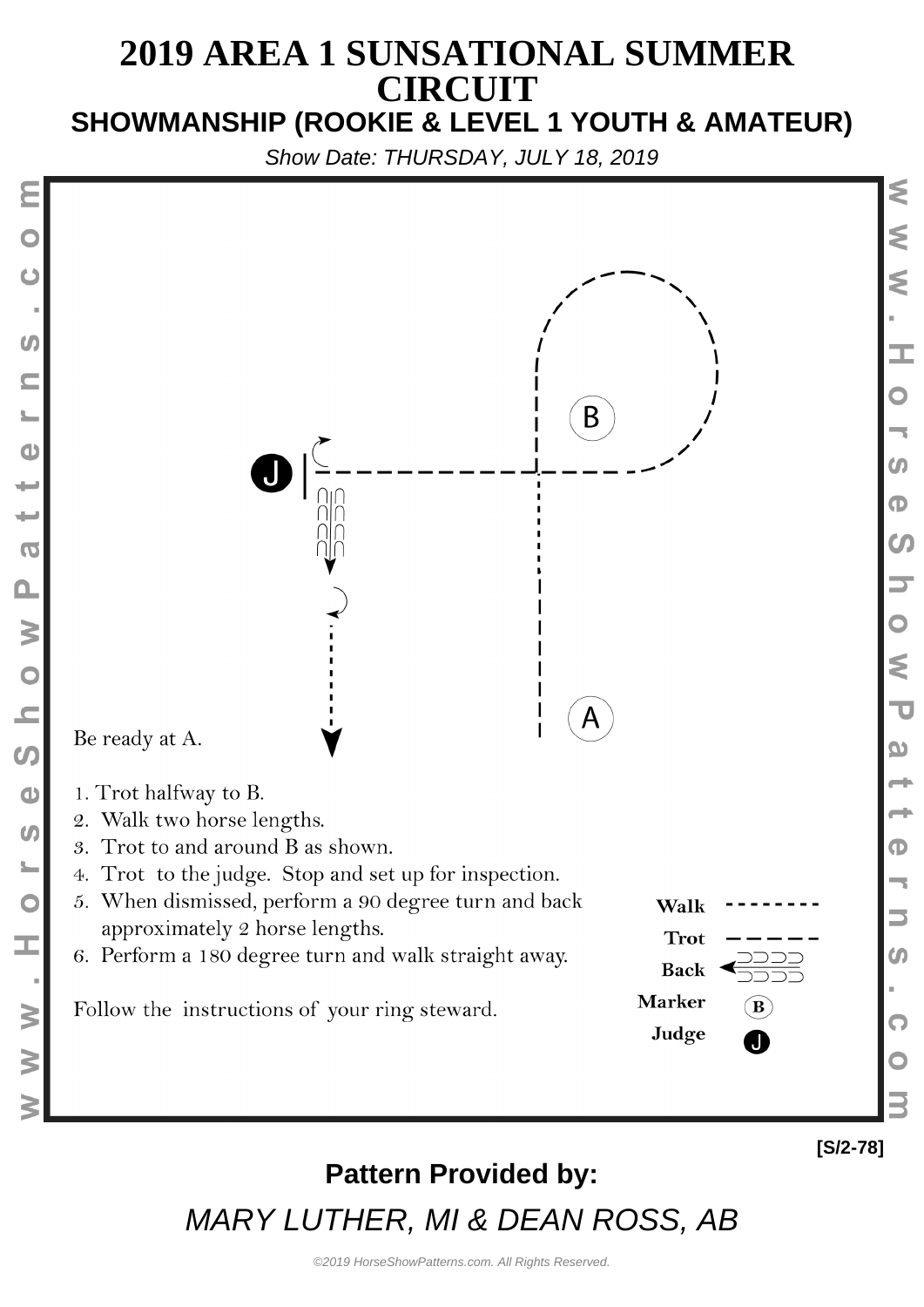#### **2019 AREA 1 SUNSATIONAL SUMMER CIRCUIT SHOWMANSHIP (YOUTH ALL AGES, AMATEUR & SELECT)**

Show Date: THURSDAY, JULY 18, 2019



## **Pattern Provided by:**

MARY LUTHER, MI & DEAN ROSS, AB

**[S/2-79]**

⋚

€

Ś

I.

₹

 $\overline{\mathbf{U}}$ 

യ

 $\bf \Phi$ 

Q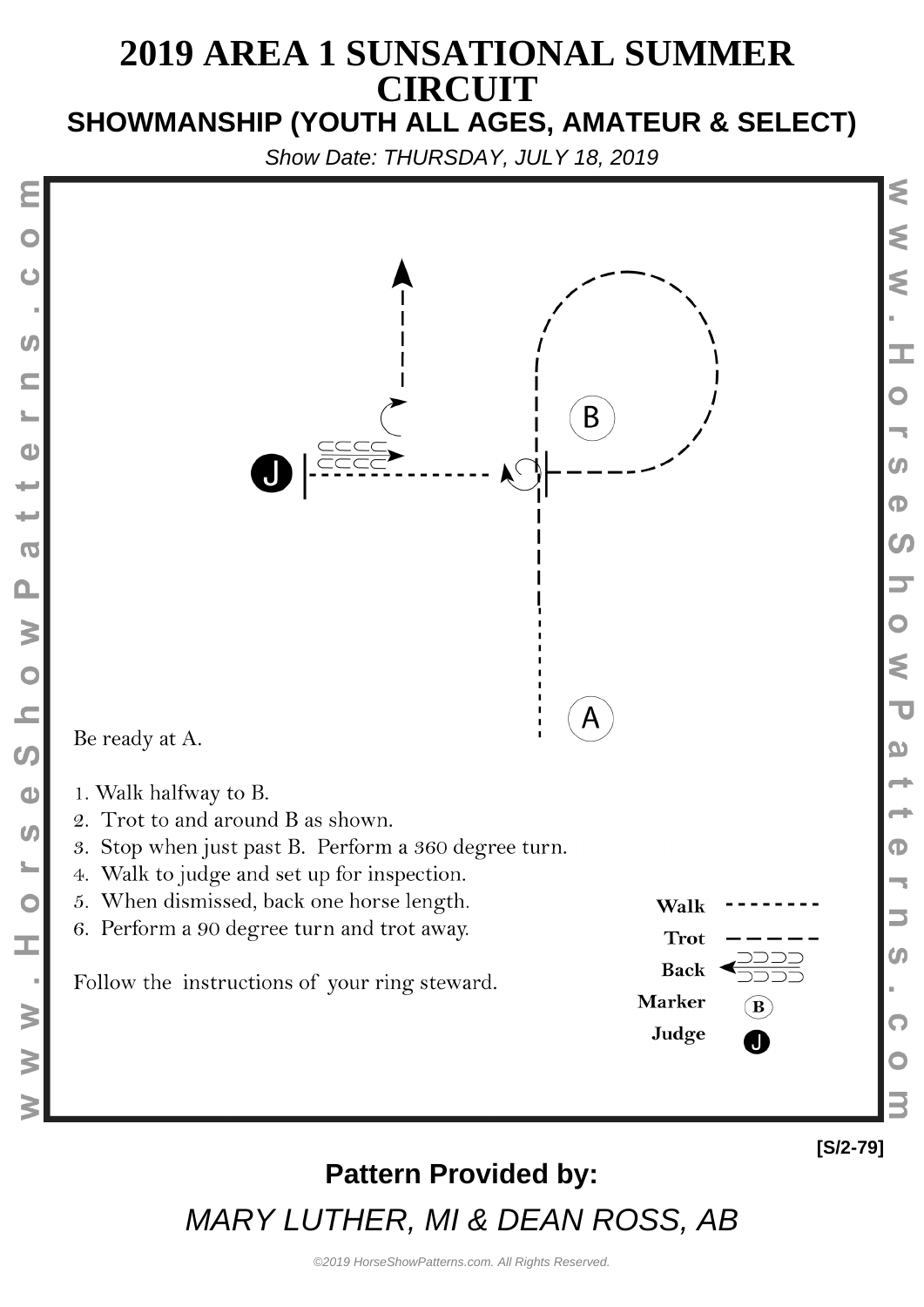#### **2019 AREA 1 SUNSATIONAL SUMMER CIRCUIT SHOWMANSHIP (SMALL FRY)**

Show Date: THURSDAY, JULY 18, 2019



MARY LUTHER, MI & DEAN ROSS, AB

**[S/WT-23]**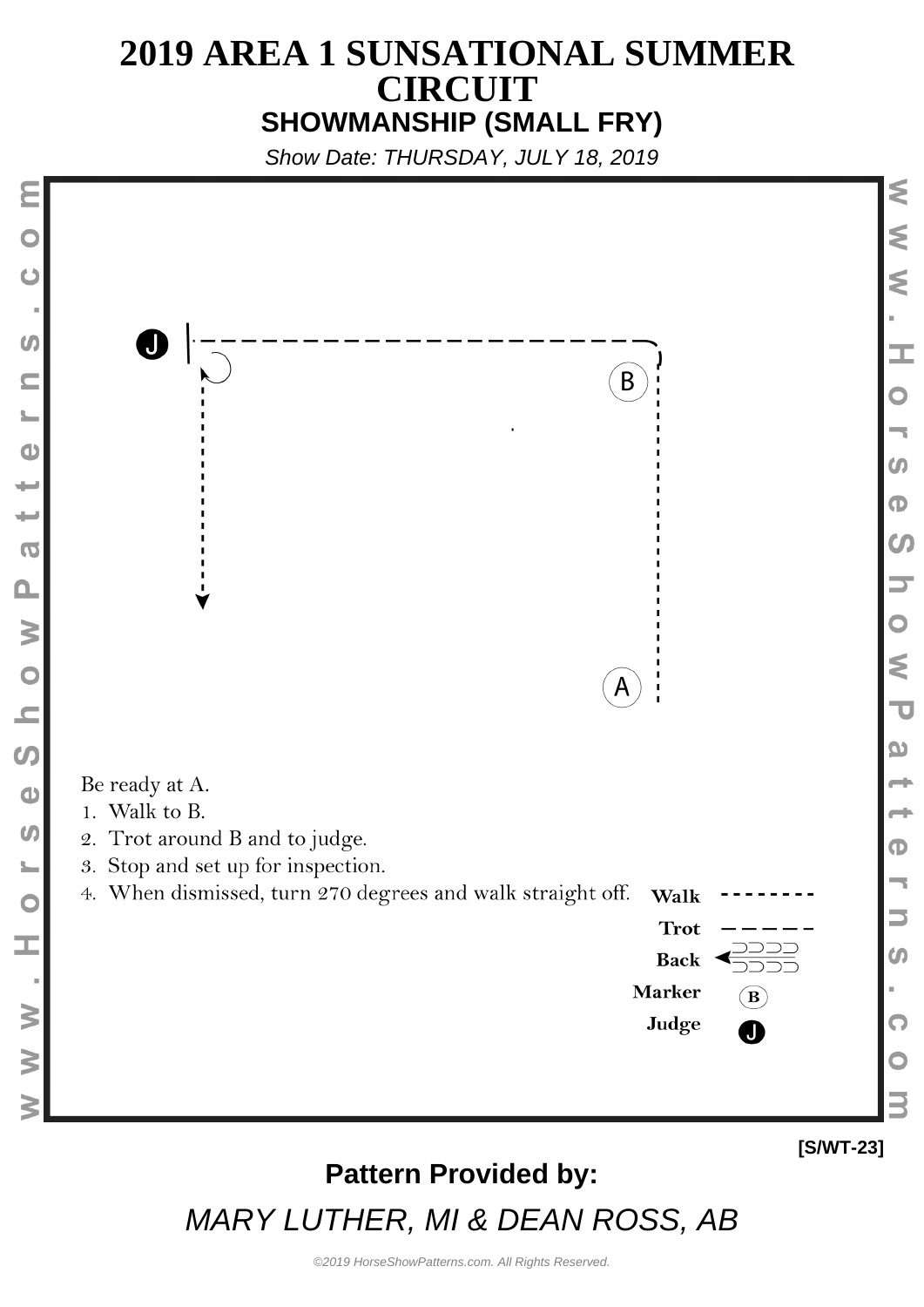# **2019 AREA 1 SUNSATIONAL SUMMER CIRCUIT**

**WESTERN RIDING (ROOKIE & LEVEL 1 OPEN, YOUTH & AMATEUR)**

Show Date: THURSDAY, JULY 18, 2019



#### **Pattern Provided by:**